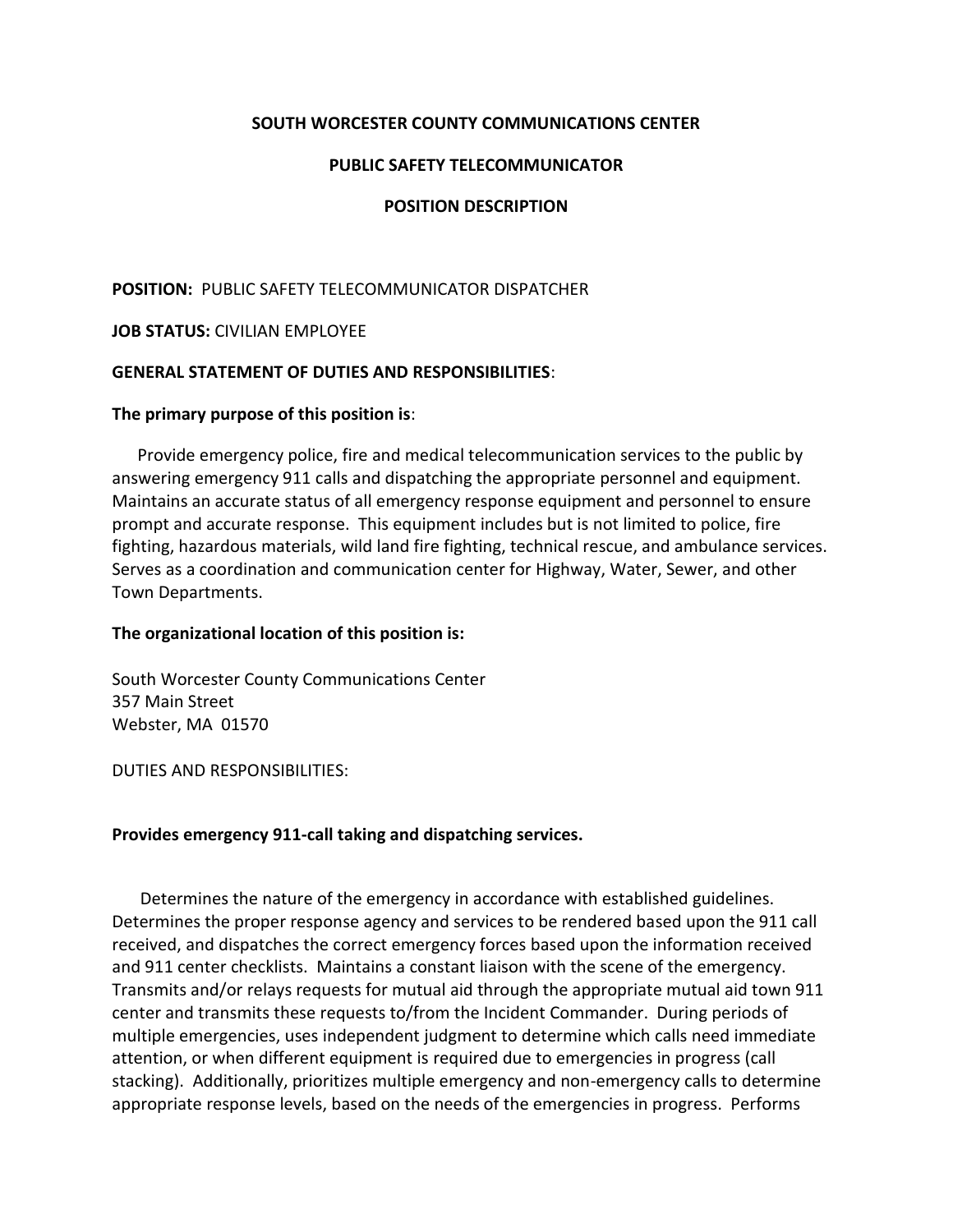crisis intervention with distraught emergency callers during high-risk situations until emergency units arrive on scene, in accordance with guidelines established locally. Coordinates with appropriate agencies in response to mutual aid requests, in accordance with locally established protocols.

## Standards:

- A. Prioritizes incoming phone calls to ensure emergencies are handled before routine requests for assistance.
- B. Answers 911 calls and dispatches appropriate agencies and vehicles, in accordance with established guidelines.
- C. Determines next available emergency vehicles to respond when vehicles on the run plans are being utilized for another emergency already in progress using independent judgment.
- D. Maintains in constant contact with emergency responders during routine and emergency situations.
- E. Handles requests for providing or receiving mutual aid by contacting the appropriate agencies and making arrangements.
- F. Remains fully alert and attentive at all times during the period of assigned tour of duty.

#### **Performs Emergency Medical Dispatch (EMD) services to callers with medical emergencies.**

Dispatcher verifies the location and call back number for a medical patient, and determines the severity of the emergency situation using established guidelines. Determines the significant facts relating to the victim in accordance with established protocols. Maintains continuous contact with the caller (when appropriate) during emergency situations and may give instructions regarding what to do, or not to do, prior to the arrival of fire department and police personnel if it is appropriate to do so. Assists the supervisor in the training of new/relief dispatchers, in accordance with established guidelines.

#### Standards:

- A. Utilizing appropriate checklists provided, determines appropriate procedures for callers to perform during medical emergencies.
- B. Uses judgment when initiating an immediate and accurate/appropriate level of medical response required, including fire units, ambulance, life flight, etc, in accordance with established checklists.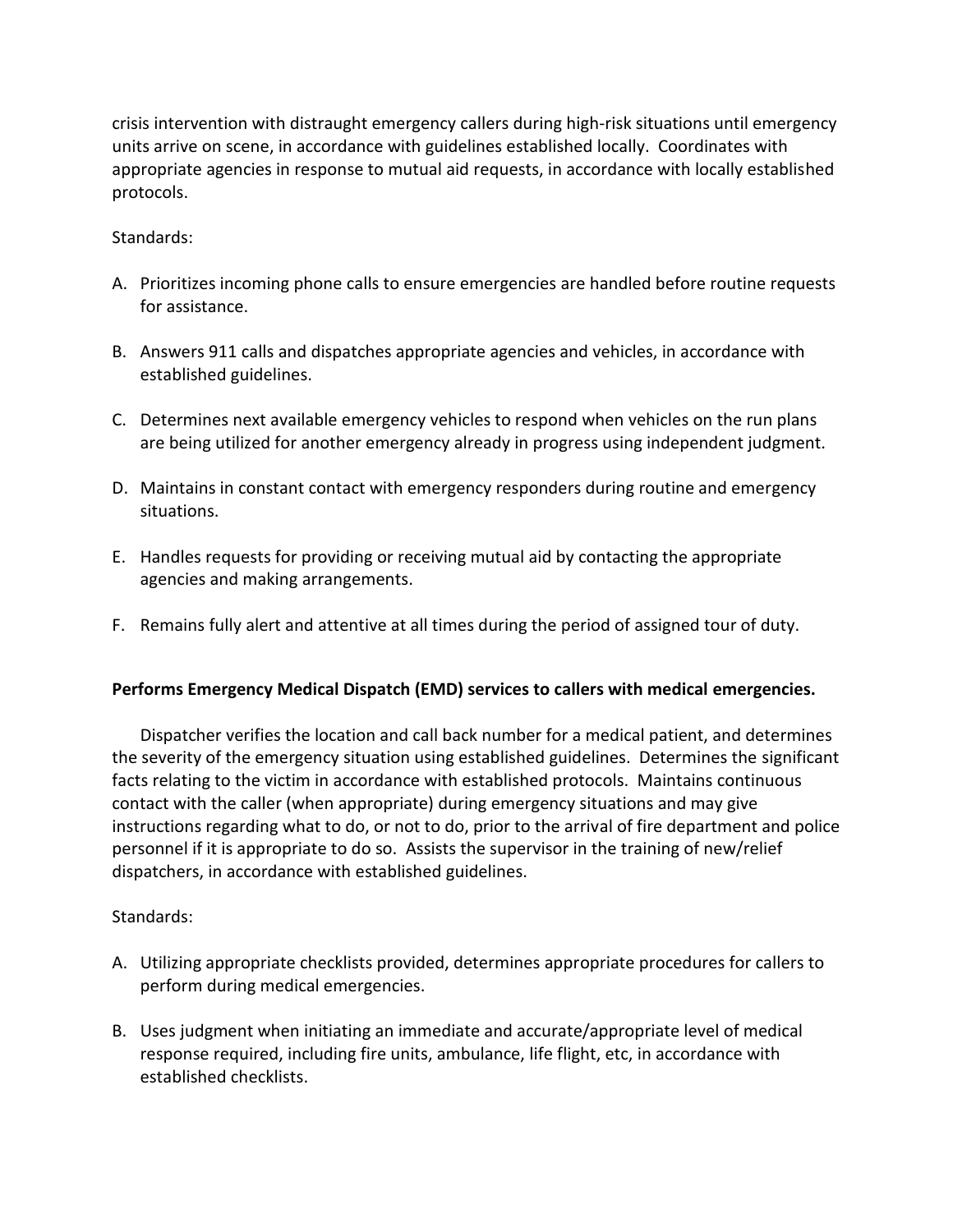C. Maintains contact with the caller to provide additional assistance, while maintaining a calm demeanor at all times.

## **Maintain maps, checklists and charts, including automated programs**.

Maintains an automated activity log of all significant daily events, vehicle movements, emergencies, processes, or notifications received through the E-911 center. Maintains an electronic log of all activities, according to locally established protocols. Maintains and is fully proficient in the use of checklists used during emergencies. Maintains proficiency in the use of computerized mapping programs used during search and rescue and hazardous materials operations. Informs the Center Supervisor/Director and/or on-duty shift supervisors of any equipment outages.

#### Standards:

- A. Accurately maintains maps, logs, checklists and charts, including automated programs.
- B. Enters data into the daily log program in a manner that is easily understood. Information is accurate and provides a clear picture of vehicle movements and daily activities.
- C. Utilizes grid maps and provides accurate information to emergency responders regarding exact locations of emergency incidents.
- D. During emergency situations, utilizes the correct checklist for the incident to ensure all actions are accomplished in accordance with published guidelines.

# **Operates and maintains telephones, automated data processing equipment, printers, recorders, facsimile equipment, and other devices installed in the communications center.**

Monitors radio and telephone communications with police, fire, medical, and other applicable field units to assure resources are available during emergencies. Receives, relays, and transfers phone calls and messages for police, fire, and other governmental agencies as needed. Maintains and operates computerized systems, including the computerized recording system, the hazardous materials information system, and the automated public safety database management system (Including the IMC system or other program as determined by the Operations Board).

# Standards:

A. Monitors all telephones and radios, ensuring constant communications with the public and emergency responders.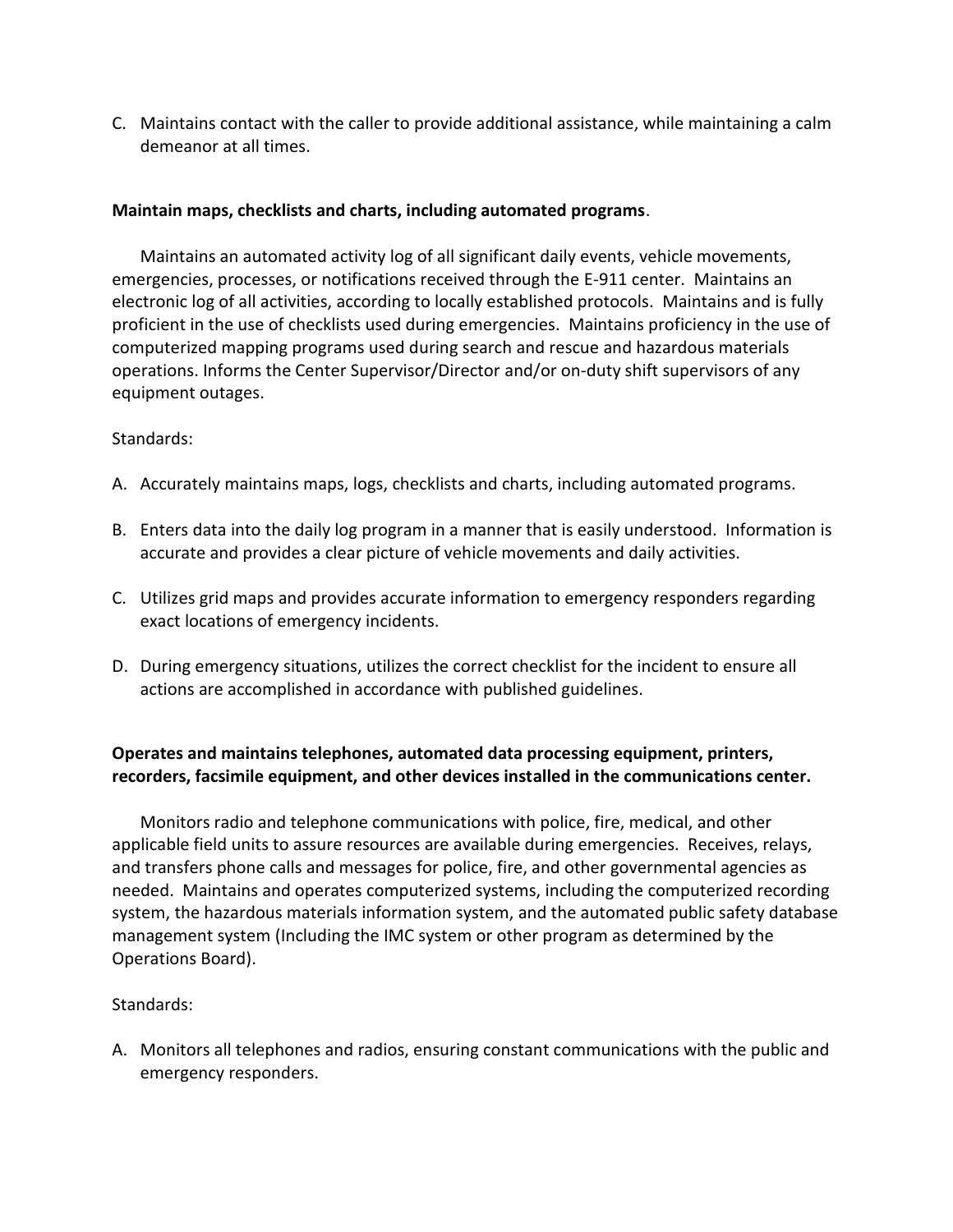- B. Answers routine telephone calls, takes messages, and transfers calls in a calm and courteous manner.
- C. Receives information, according to established guidelines, regarding fire danger rating, and provides this information to operations personnel in a timely fashion. Obtains weather forecasts as needed for special operations.

## **Prepares and maintains reports and records relating to emergency responses**.

Prepares reports for the utilized database management system (IMC or other as determined), using correct codes and categories in the preparation of the report, in accordance with established guidelines. Records and maintains other local, state, and national reporting data information for the appropriate agencies according to established guidelines. Receives, documents, and informs all personnel of weather warnings, advisories and conditions, utilizing the appropriate Internet weather sites or other available sources.

#### Standards:

- A. Enters all emergency responses in the Information Management System database, ensuring all data is accurate and entered in a timely manner. Particular attention must be given to the correct response codes.
- B. Enters all emergency responses in the database management system, ensuring all data is accurate and entered in a timely manner. Particular attention must be given to the correct response codes.
- C. Accurately enters all medical/patient information into the database management system, in a timely fashion.
- D. Monitors local weather conditions and provides updates to the Incident Commander during emergency situations.

Other significant facts pertaining to this position are:

1. Individual must obtain Massachusetts Enhanced 9-1-1 Course. Individual must obtain and maintain First Responder and CPR certification. Individual must obtain and maintain NCIC, LEAPS, and related certifications. Individual will also receive lock-up training to include but not be limited to; suicide prevention, application of restraints, emergency and fire suppression, equipment, and policy and procedures. Other trainings may also include but not be limited to: MPTC Reserve Intermittent Academy or its equivalent, Emergency Medical Dispatch Certification, Massachusetts Emergency Medical Technician – Basic, Proboard or International Fire Service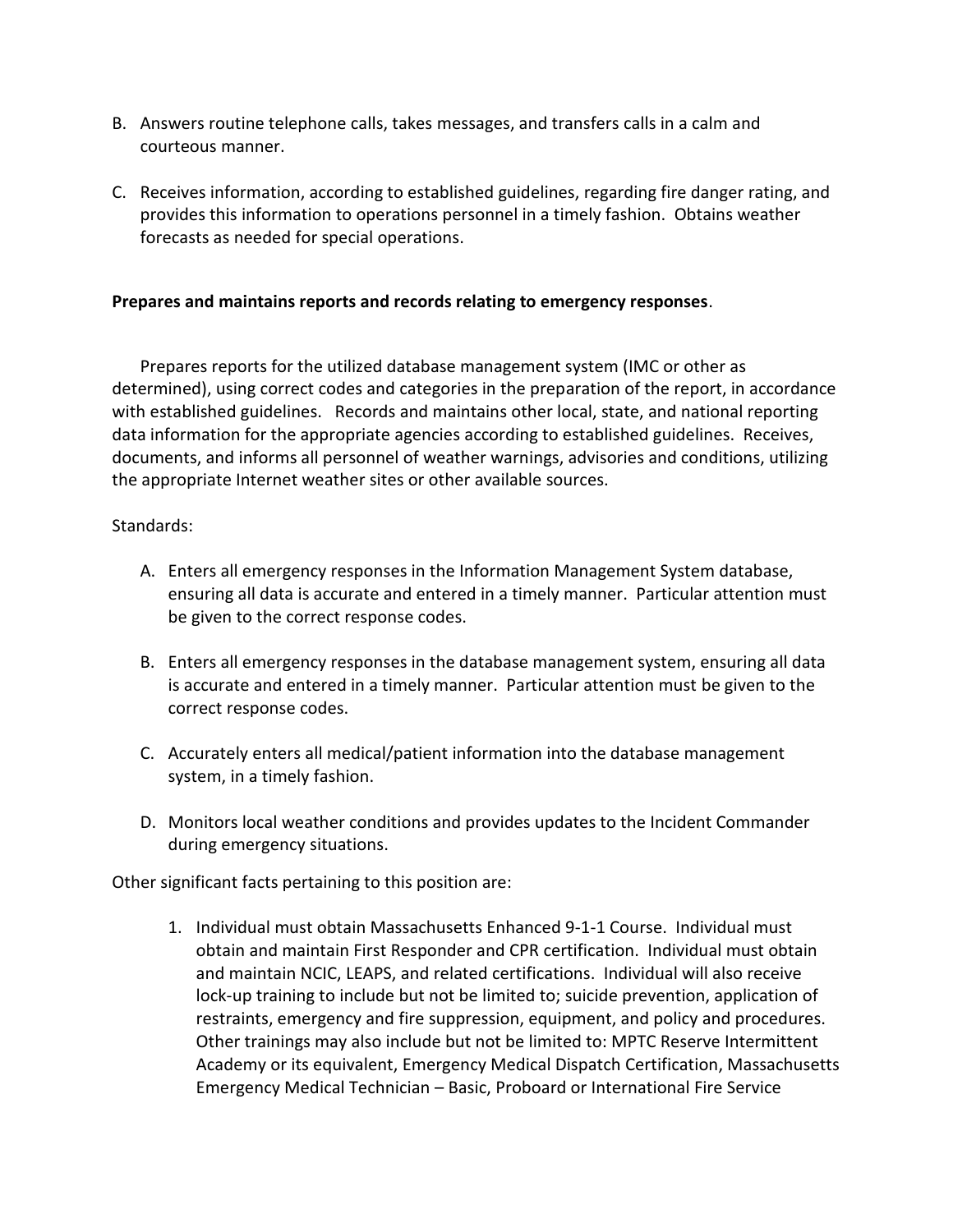Accreditation Congress Certification as a Telecommunicator, Level II, Hazardous Materials Awareness and Operation Levels are preferred.

- 2. Individual is required to work an alternate work schedule, which requires an uncommon tour of duty (including weekends and holidays).
- 3. Individual is required to perform critical services regardless of weather conditions and report to the duty station at the regularly scheduled work time.
- 4. May be recalled to duty for major disasters or conflagrations, or stay over until an emergency has been terminated or until properly relieved by a qualified dispatcher.
- 5. Works in close harmony with supervisors, co-workers and other municipal departments during day-to-day routines and during emergencies. Is required to maintain good working relationships with all agencies, maintaining a consistently courteous attitude at all times. Keeps calm and cool during emergency situations. Dispatcher makes frequent contact with the public, town departments, elected and appointed officials of the communities represented by the regional center.
- 6. Performs other Communications Center related tasks, such as prisoner watch or other duties required by the Supervisor/Director and/or Operations Board.
- 7. Individual must participate in exercises by relaying accurate information, must be resourceful and alert to adequately perform duties, must participate in recurrent proficiency training, as directed, and must maintain confidentiality of sensitive or CORI information.

# RECRUITMENT KNOWLEDGE, SKILLS, AND ABILITIES:

- 1. Knowledge of communications operations, public safety operations and procedures, and the Incident Command System.
- 2. Knowledge of and reasonable proficiency in basic computer operations to include word processing, retrieval and input of data. A qualified typist is not required.
- 3. Knowledge of location and availability of emergency apparatus, the kind of apparatus and equipment needed for the emergency at hand.
- 4. Knowledge of Regional Dispatch communities' street layout.
- 5. Ability to effectively communicate both orally and in writing using a calm and stable demeanor while dealing with emergency situations, particularly situations not clearly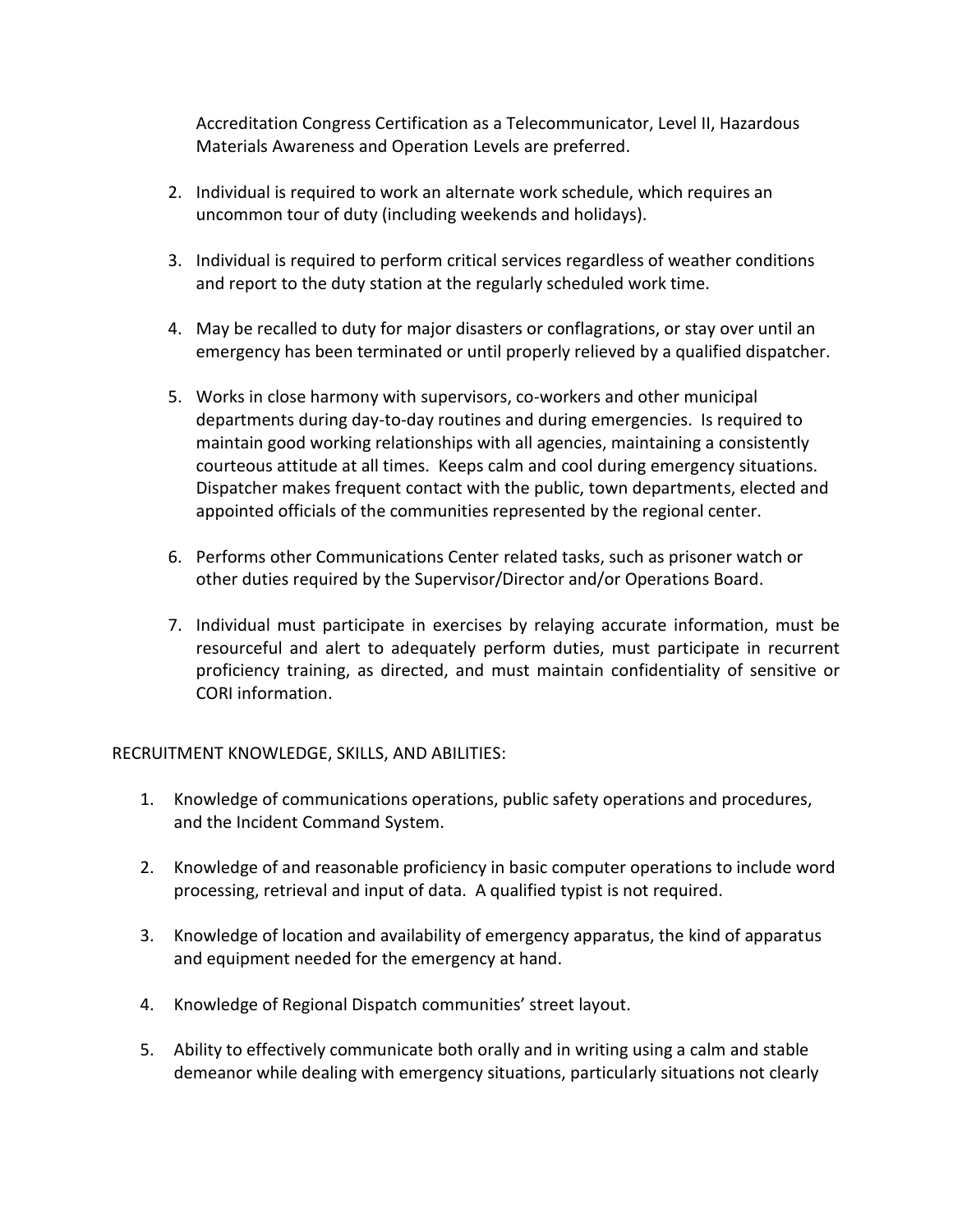defined by precedent or established operating procedures. Also, an ability to deal effectively with individuals under stress.

6. Ability to work independently without immediate supervision.

### SUPERVISORY CONTROLS:

The Communications Center's Supervisor/Director, Operations Board and Board of Directors will work in conjunction to assure the smooth operation of the Communications Center. Policies and standard operating procedures will be developed by the Boards. Individual is expected to follow established guidelines. Works under the general supervision of the Supervisor/Director or his/her designee and performs duties in conformance with the center's operating rules and regulations. Work is spot checked and evaluated through observance of performance during emergency situations and review of work performed. Errors in judgment will be immediately noticeable and might result in loss of life and/or serious injury, damage to persons or property, and financial or legal repercussions. Person must act independently and spontaneously in receiving, passing on, and recording messages received in the 911 Communications Center.

## GUIDELINES:

Guidelines include Massachusetts General Laws, the South Worcester County Communications Center's policy directives and instructions, standard operating procedures, manufacturer's booklets, maps, diagrams, specifications, Specific guidelines are provided, however; in some situations they have gaps in specificity, and will require the incumbent to use independent judgment in interpreting and applying these guidelines to emergency situations.

#### FUNCTIONAL REQUIREMENTS:

Light lifting (under 15 lbs.), light carrying (under 15 lbs.), reaching above shoulder, use of fingers, ability for rapid mental and muscular coordination simultaneously, ability to distinguish basic colors, and the ability to hear (hearing aid permitted).

NOTE: If it can be otherwise accommodated a specific physical condition or impairment will not automatically disqualify a candidate.

#### ENVIRONMENTAL FACTORS:

Working closely with others, working alone, constant noise and visual stimulation (radio, computers and fans)